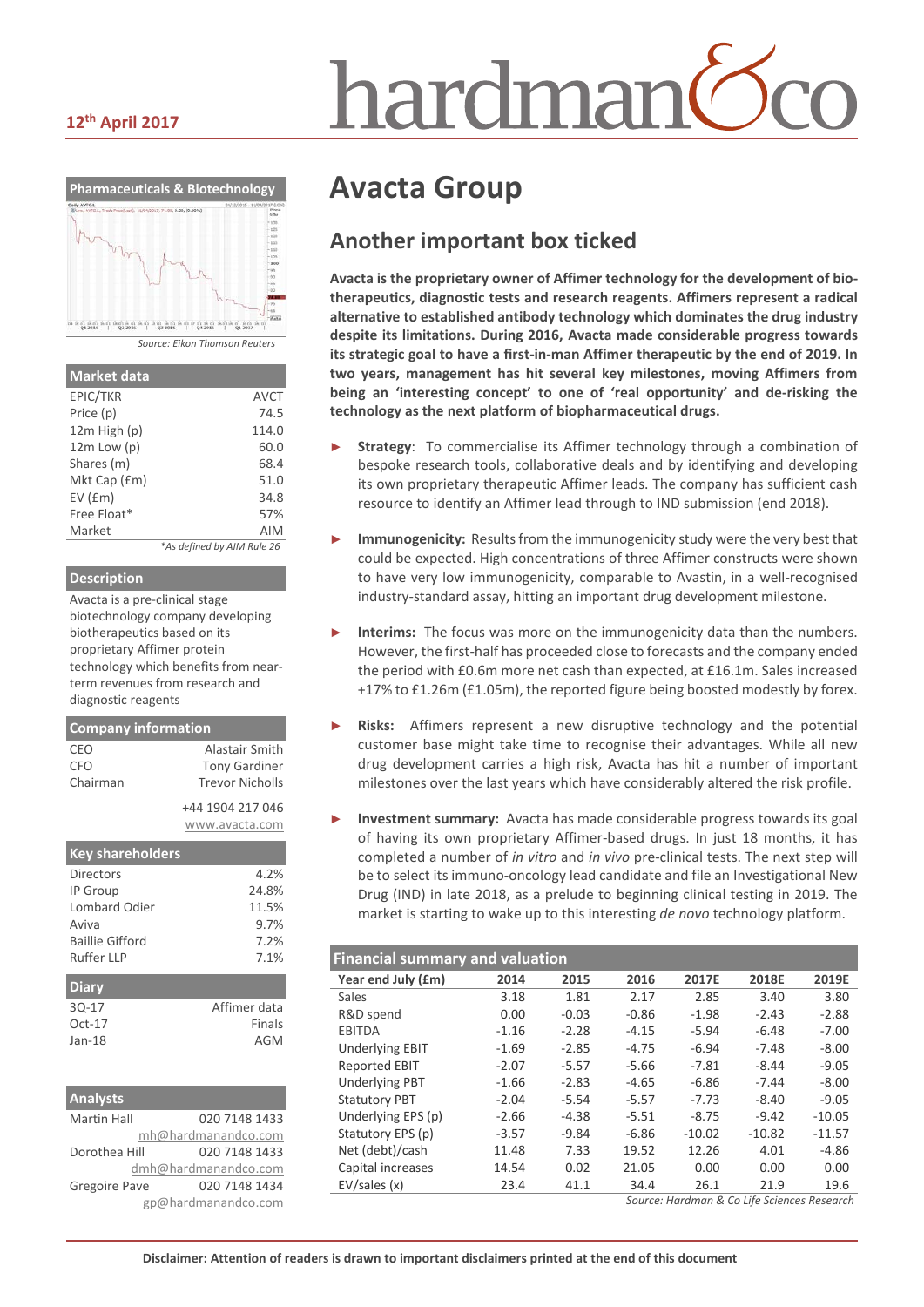# **Interim results**

#### **Key features**

#### *Operational*

- **Immunogenicity data:** Positive outcomes from the independent studies on the immunogenic effect of Affimers were reported along with the results (see later)
- ► **Therapeutic Affimers:** Considerable progress has been made over the last 12 months with its proprietary therapeutic Affimer programmes, with the target to enter human in 2019 very much on schedule
- **Moderna:** The research partnership with Moderna Therapeutics on Affimers targeted at messenger RNA continues to make progress and has been expanded to cover more targets
- **Order book:** Reflecting the increasing awareness and potential of Affimer technology, Avacta's Life Sciences order book for customised Affimers and evaluations is 70% higher than it was a year ago

#### *Financial*

- Sales: Underlying sales grew +17% to £1.26m (£1.05m), with a modest currency gain on translation
- **R&D:** Investment in R&D rose substantially, as forecast, given increased spend on its own proprietary therapeutic programme, which is being charged directly to the P&L account
- ► **Administration:** Underlying SG&A costs rose 47% to -£3.06m (-£2.08m), broadly in-line with forecasts, reflecting the increased investment in senior personnel that has taken place during the last 12 months
- Underlying EBIT: Differences in the sales and costs between actual and forecasts negated each other, such that EBIT was in line with expectations
- Net cash/(debt): Overall cash burn was below expectations, such that the net cash position at the end of the reporting period was +£0.6m better than forecast at £16.1m

| Interim analysis          |         |         |        |          |              |
|---------------------------|---------|---------|--------|----------|--------------|
| <b>Half-year analysis</b> | 1H'16   | 1H'17   | Growth | 1H'17    | <b>Delta</b> |
| £m                        | actual  | actual  | ℅      | forecast | £m           |
| Life Sciences             | 0.34    | 0.46    | $+35%$ | 0.40     | $+0.06$      |
| Animal Health             | 0.71    | 0.80    | $+13%$ | 0.75     | $+0.05$      |
| Group sales               | 1.05    | 1.26    | $+20%$ | 1.15     | $+0.11$      |
| <b>COGS</b>               | $-0.44$ | $-0.38$ | $-14%$ | $-0.45$  | $+0.07$      |
| R&D                       | $-0.45$ | $-1.28$ |        | $-1.15$  | $-0.13$      |
| SG&A                      | $-2.08$ | $-3.06$ | $+47%$ | $-3.00$  | $-0.06$      |
| <b>Underlying EBIT</b>    | $-1.91$ | $-3.45$ | $+81%$ | $-3.45$  | $-0.01$      |
| <b>Underlying PBT</b>     | $-1.87$ | $-3.39$ |        | $-3.40$  | $+0.01$      |
| Underlying EPS (p)        | $-2.42$ | $-4.53$ |        | $-4.50$  | $-0.03$      |
| Statutory EPS (p)         | $-2.61$ | $-5.01$ |        |          |              |
| Net cash/(debt)           | 25.0    | 16.1    |        | 15.5     | $+0.6$       |

*Figures may not add up exactly due to rounding Source: Hardman & Co Life Sciences Research*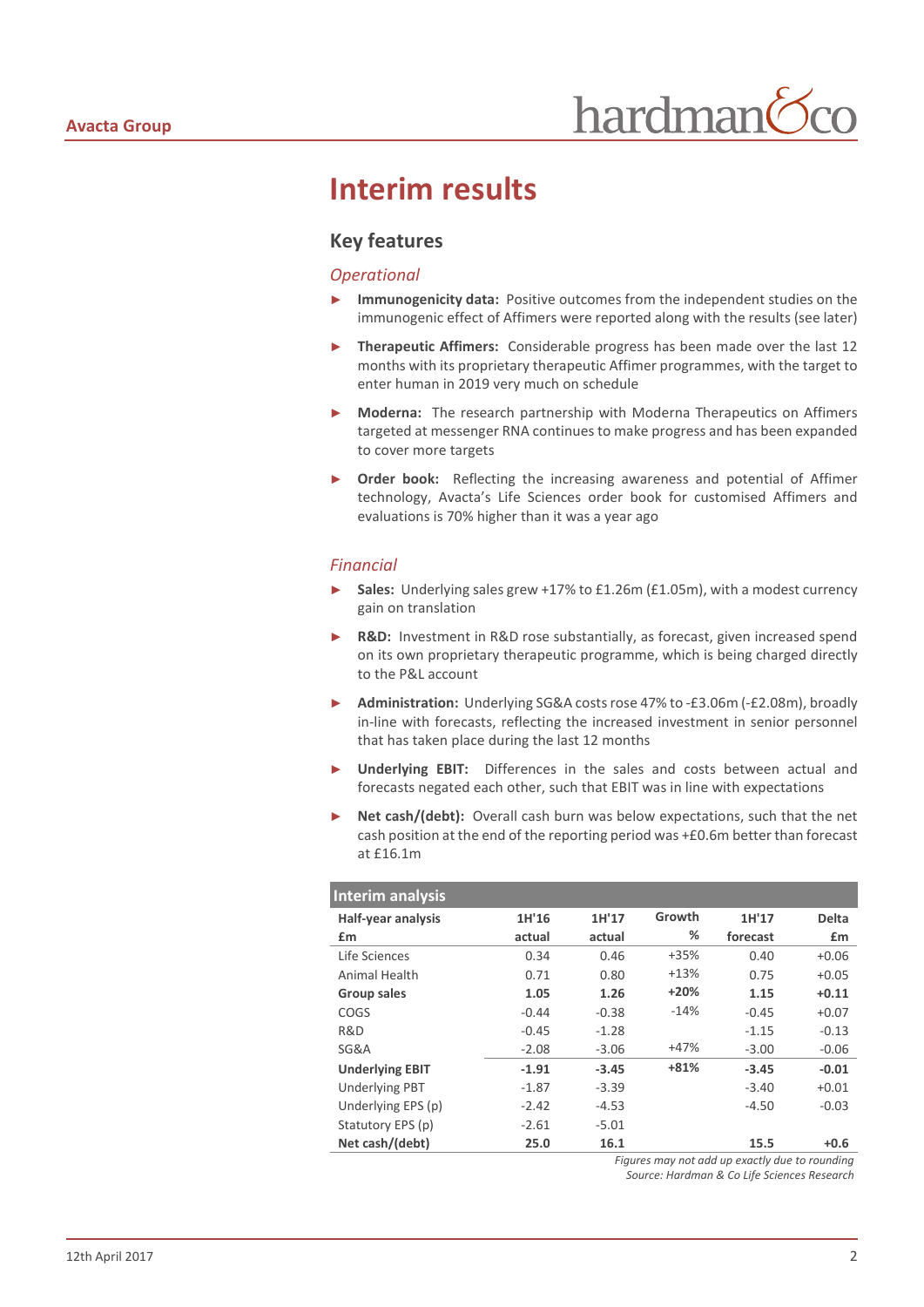*Importance of immunogenicity testing highlighted by specific FDA guidelines on the subject*

*PBMC test correlates with outcomes in the clinic…*

*…and helps with selection of drug candidates* 

# **Immunogenicity results**

## **Background**

Given the large number of biotherapeutics and personalised medicines currently in development, immunogenicity represents an increasing concern for the drug regulators, such as EMA and FDA, that request evaluation of anti-drug antibodies (ADA). Measurement of the immunogenic effect of biotherapeutics is required by the regulatory bodies because these agents run the risk of being recognised as a foreign agent by a host immune system, and may increase the potential and the scale of any adverse event. In this regard, the FDA has published detailed industry guidance on the subject with a view to speeding up the process of measuring and assessing immunogenicity.

The relevance of the immunogenicity study was highlighted in our research report dated 21st March 2017 – "*Low response would be positive!*" available on our website: [http://www.hardmanandco.com/docs/default-source/company-docs/avacta-documents/21.03.17-low](http://www.hardmanandco.com/docs/default-source/company-docs/avacta-documents/21.03.17-low-response-would-be-positive!.pdf)[response-would-be-positive!.pdf](http://www.hardmanandco.com/docs/default-source/company-docs/avacta-documents/21.03.17-low-response-would-be-positive!.pdf) Results from this immunogenicity trial were published concomitant with the release of interim results. Overall the data were excellent and represent a major step forward in the development of therapeutic Affimers both by Avacta and through out-licensing of the technology.

### **The PBMC test**

Avacta used the services of ImmunXperts, an independent service partner that specialises in immunology assessment projects. The gold standard *in vitro* test is a "T-cell activation/proliferation assay using human peripheral blood mononuclear cells", or PBMC, which are a critical component in the immune system. Outcomes from this test correlate well with those observed with drugs in clinical use.

This well validated test involves incubating the desired biotherapeutic agent with samples of PBMCs from 50 diverse human donors, meaning that each Affimer construct was tested against all 50 donors, individually, at high concentration. The volunteers were selected on the basis of their human leukocyte antigen (HLA) type, in order to get a representative sample of the world population.

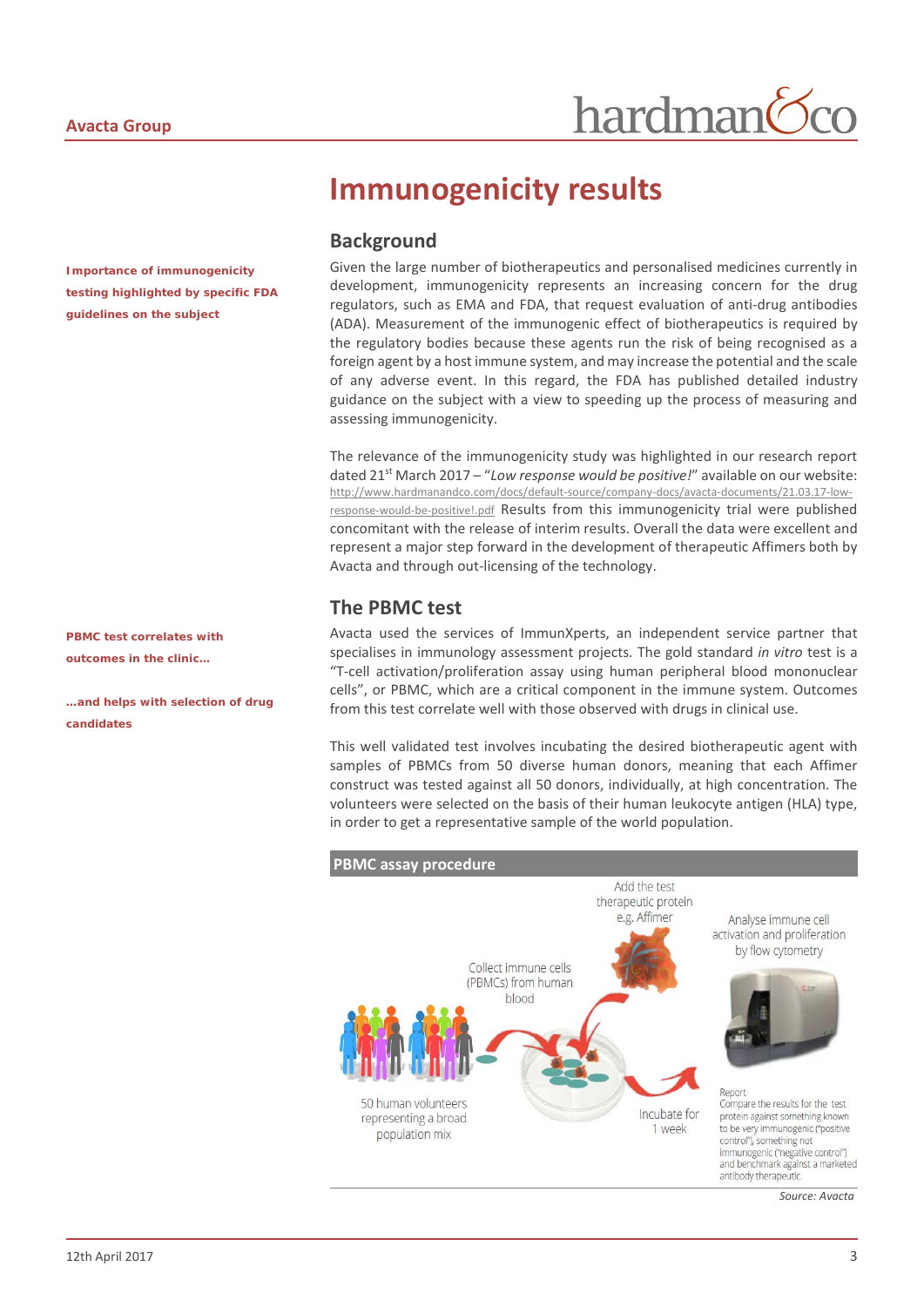#### *Affimers versus controls*

The test was designed carefully so that results with Affimers could be compared to those obtained with both positive and negative controls. Avacta requested tests on three different Affimer scaffolds, which were compared to results with the marketed antibody drug, Avastin, keyhole limpet haemocyanin (KLH; positive control), and buffer solution (negative control).

- Affimer Type 1: Human Affimer scaffold
- Affimer Type 2: Plant consensus sequence Affimer protein
- Affimer Type 3: Next generation human Affimer scaffold

#### **PBMC responder analysis**



## **Responder Rate**

- ► **Negative control** (buffer): No response
- ► **Positive control** (KLH): High (84%) immunogenic response generated
- Antibody control (Avastin): No response
- Affimers: Within the 50 donors population, there were no responders to Type 1 and Type 2 Affimers, and only one responder (2%) to Type 3

These results represent the best possible outcome and allay any fears that the Affimer technology may be immunogenic. The results are even more impressive when you take into account that the Avastin used was the commercial product which has been manufactured under GMP conditions, whereas the Affimer constructs were 'home made' being produced in-house under non-GMP conditions and without significant purification. In addition, being much smaller than antibodies, the effective concentration of the Affimers was five times greater than the concentration of Avastin being tested.

#### *Antibody results*

Although Avastin was chosen as the antibody control in this study, response rates for a series of antibodies using the same test are readily available in the literature. Typical response rates are usually in the range 3-15%, as shown in the following diagram. The scale bar shows the incidence (in %) of immunogenicity seen in the clinic caused by these marketed antibody-derived drugs.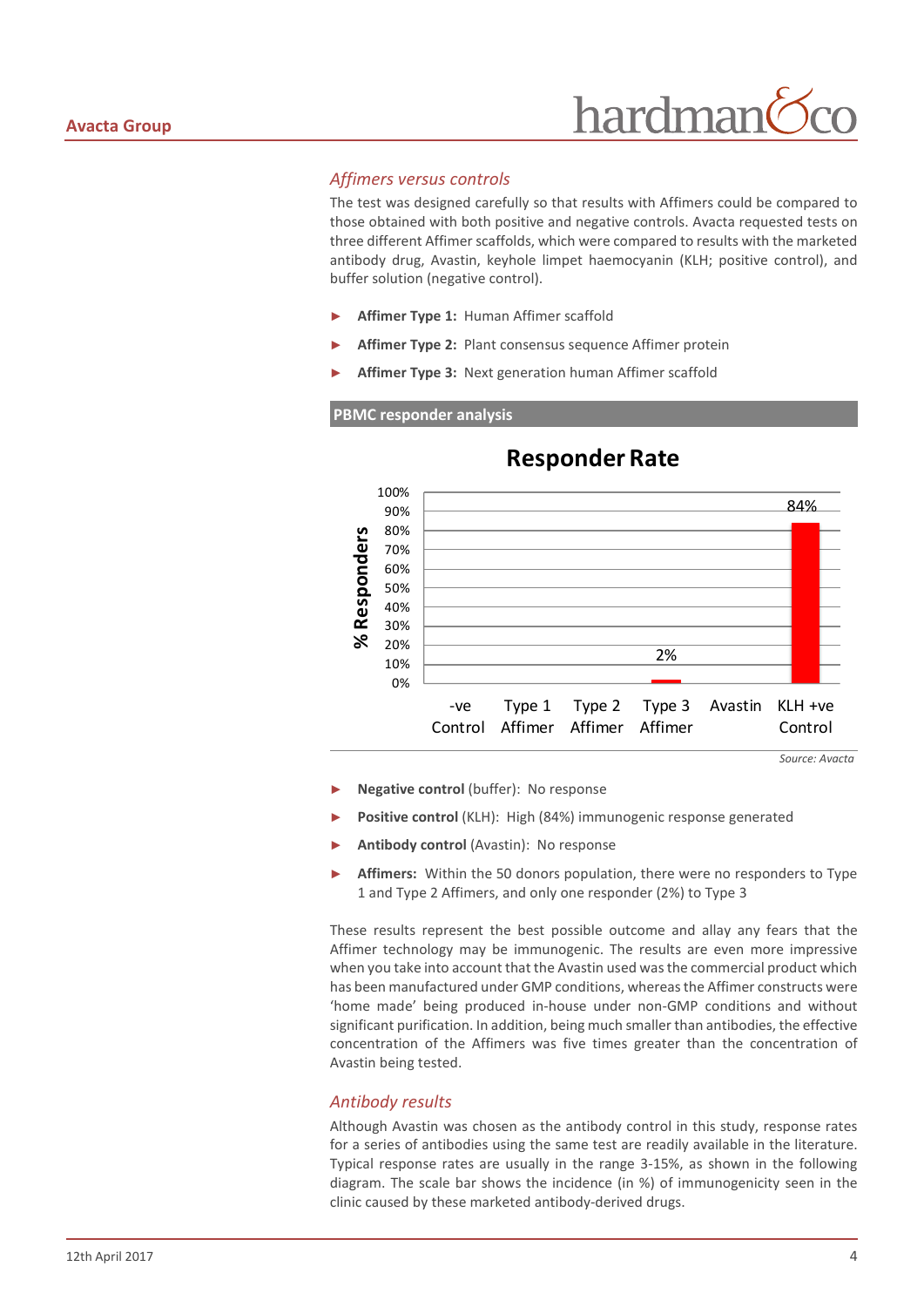**Published PBMC results for marketed antibody-derived drugs**



#### **Conclusion**

- ► The three Affimer protein constructs tested have been shown to produce low/no immunogenicity and results were at least as good as those obtained for the marketed antibody drug, Avastin
- ► The data show that there are no immunogenicity issues with the Affimer technology platform. Moreover, they show that there is no need for any further protein engineering to remove any part of the construct that might be causing immunogenicity
- These data tick an important box with respect to major pharma/biotech looking to licence the technology platform and further de-risk the Affimer therapeutic programme

| <b>Possible advantages of Affimers vs Antibodies</b> |                                                                                   |                                               |  |  |  |  |
|------------------------------------------------------|-----------------------------------------------------------------------------------|-----------------------------------------------|--|--|--|--|
| Characteristic                                       | Comment                                                                           | <b>Potential effect on</b><br>immunogenicity* |  |  |  |  |
| Size                                                 | Affimers are 10 times smaller compared<br>to antibodies                           |                                               |  |  |  |  |
| Source                                               | Affimers used as a therapeutic, derive<br>from human source, the Stefin A protein |                                               |  |  |  |  |
| Specificity                                          | Highly and controllable specificity, easy<br>to modulate                          |                                               |  |  |  |  |
| Manufacturing process                                | Affimers easy to express, leading to<br>higher purity products                    |                                               |  |  |  |  |

*\*when compared to an antibody Source: Hardman & Co Life Sciences Research*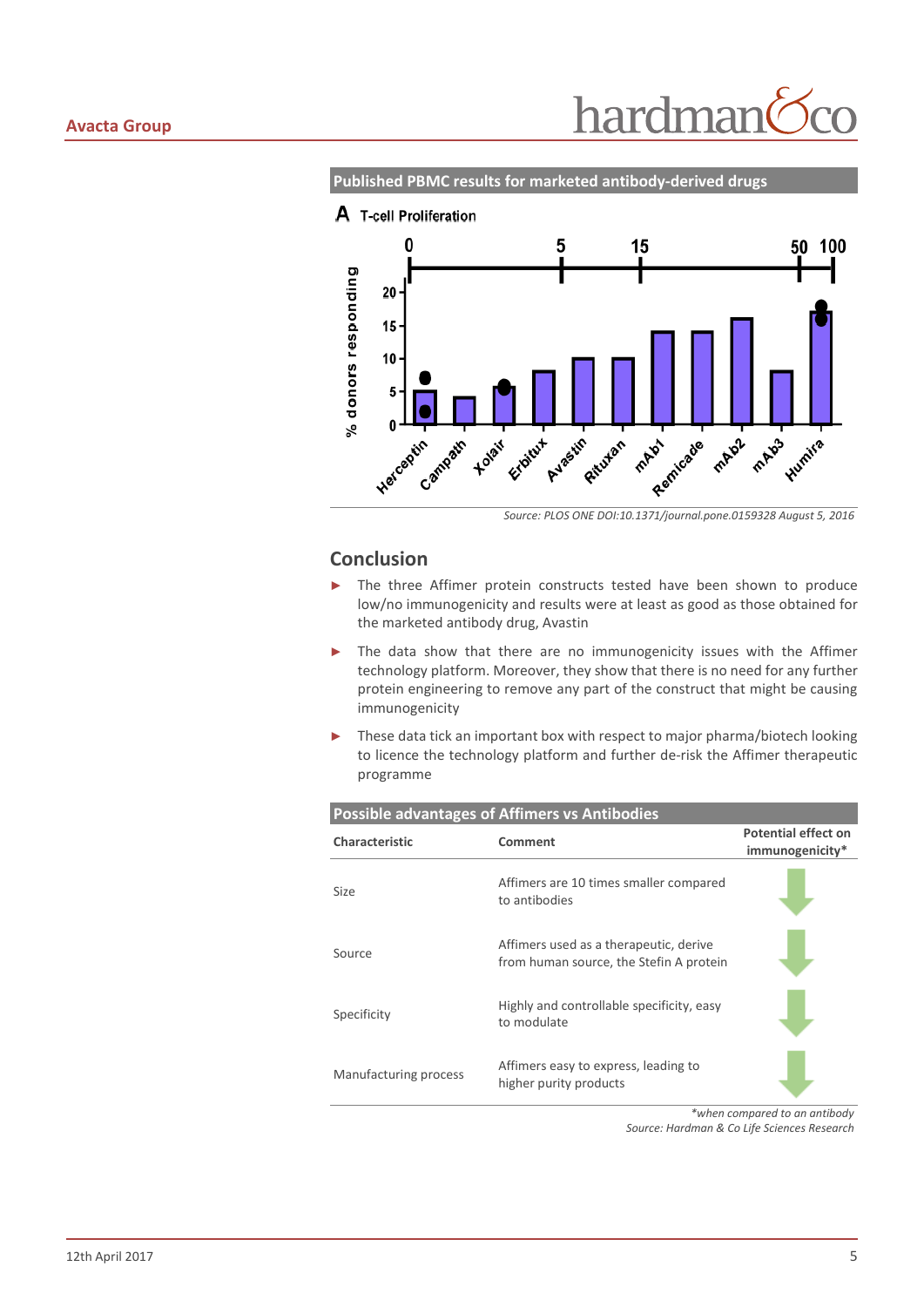

*Source: Avacta*

# **Technology overview**

Over the last two years, Avacta has made enormous progress. The potential of Affimers has moved from an 'interesting concept' to a 'real opportunity'. Avacta no longer faces the question: "Do Affimers work?" The company has established a number of collaborations/partnerships, many with the top 10 global pharmaceutical and biotech companies, and with every set of data that Avacta generates, this number looks set to explode in coming years. The immunogenicity results represent another box ticked in the evolution of Affimers towards a new class of drugs.

hardman

#### **Reagents**

While the market focus has, understandably, been on therapeutics over the last 12- 18 months, Avacta has made considerable progress in the development of its reagents business too. During 2015, Avacta began commercialising the Affimer reagent business opportunity.

Avacta has focused its business development and production activities on providing a custom service to generate Affimer reagents on demand, with a view to getting these into third parties' future products, and generating royalty payments. Avacta is building a small catalogue of Affimers to make the technology widely available at a lower price point in order to drive awareness, adoption and publications.

To date, in customer projects and evaluations, and in-house projects, Avacta has generated over 300 new Affimers.

| Affimer reagents – Commercial progress |                         |
|----------------------------------------|-------------------------|
| Characteristic                         | <b>Progress to date</b> |
| Customers/partners                     | >50                     |
| Target classes/application             | >10                     |
| New Affimers generated to date         | >300                    |
| Speed of generation                    | 7-12 weeks              |
| Stability                              | pH 2-13; up to 90°C     |
| <b>Typical affinity</b>                | 5-50nM                  |

*Source: Hardman & Co Life Sciences Research*

These activities have demonstrated to customers that the theoretical advantages of Affimers over antibodies are genuine and that they have the potential to provide solutions to problems in a way that antibodies cannot.

- Affimers have been generated for partners for a number of different activities
- Affimers has been functionalised with a number of different chemistries
- Affimer reagents are being used by partners for a range of different assays and processes

Consequently, Avacta's order book for customer Affimers is running at its highest level to date with the company engaged with many research, diagnostic and pharmaceutical companies. Given the multiple ongoing technology evaluations underway at the present time, management is confident that its first licensing deal for the reagents business will be signed during 2017.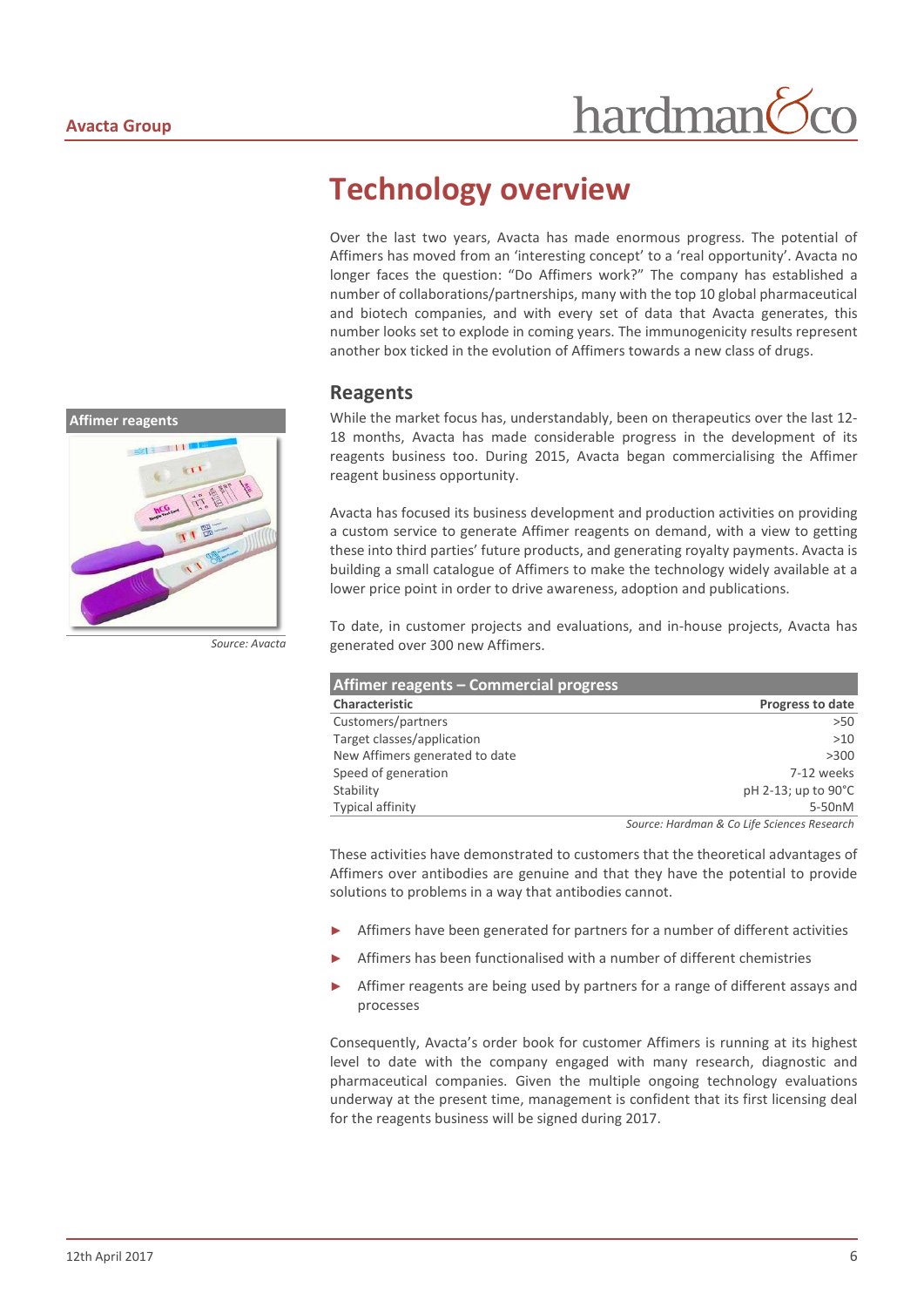#### **Therapeutic Affimers**

The strategy is to build a pipeline of Affimer drug candidates in immuno-oncology for partnering/licensing to major pharma. The aim is to generate highly differentiated medicines that build on the key benefits of Affimers.



Avacta is working on the development of drugs that target T-cell recruitment and will focus also on those that act as agonists of the target, whereas it is working with partners in other areas including Affimer drug conjugates, gene delivery (DNA rather than recombinant protein) and CAR-T therapies.

Each step adds to the de-risking of the Affimer technology as the next generation biotherapeutic platform. A key strategic objective for the company is to have a therapeutic drug candidate ready for early clinical trials during 2019.

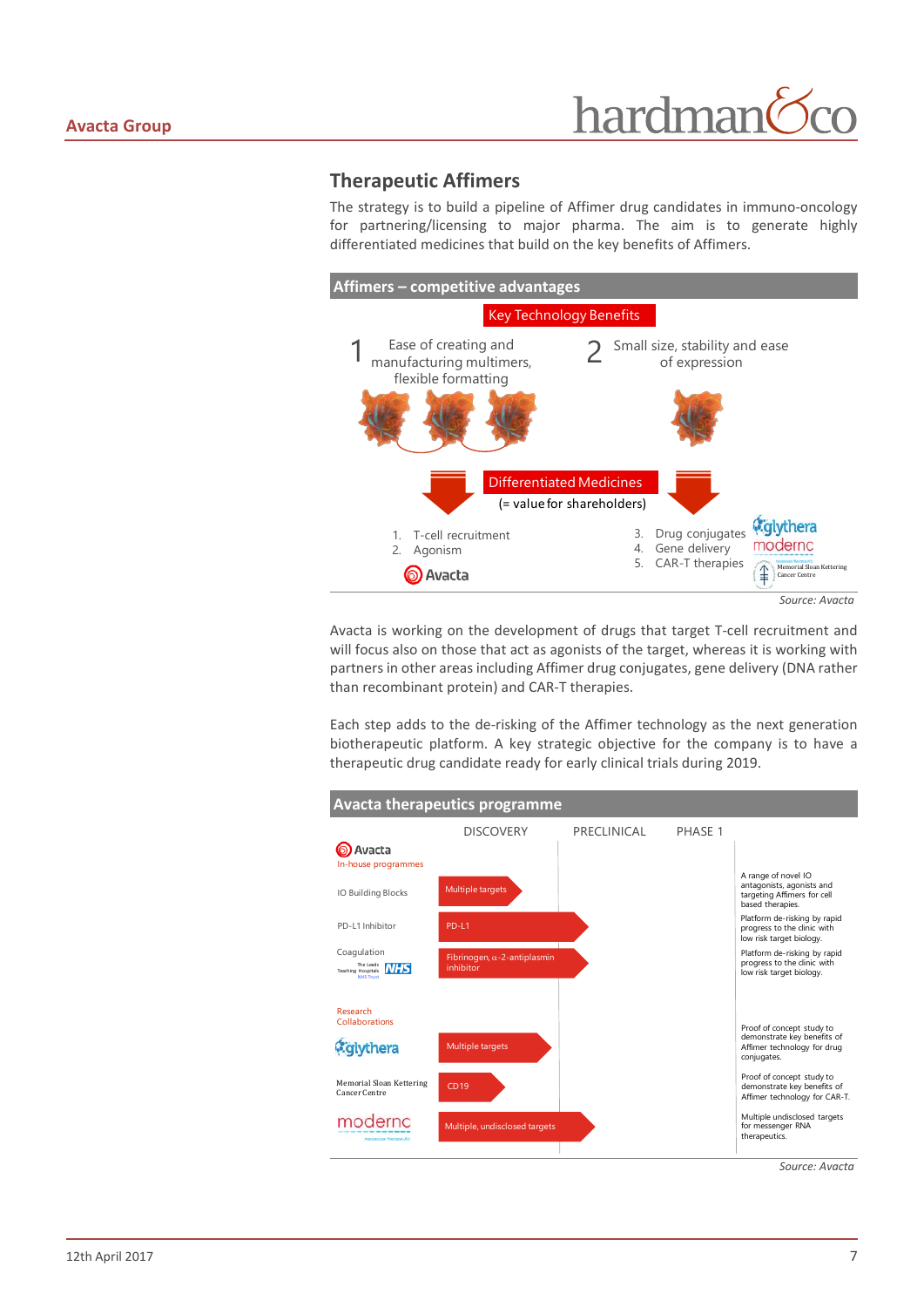#### *Progress to date*

- ► Identification of a number of potential Affimer candidate leads that bind with high affinity to the Programmed Death Ligand 1' (PD-L1) checkpoint protein
- ► Successful manufacturing of multimeric Affimer constructs with high production yield, suggesting leads can be produced in commercial quantities
- Successful completion of *in vivo* pre-clinical pharmacokinetic studies showing that Avacta's PD-L1 Affimer inhibitors had good half-life in serum and were well tolerated at clinically relevant doses
- Early evidence of efficacy in a mouse model which showed that the PD-L1 Affimer lead produces a reduction in tumour growth indicating bioavailability and functionality
- Successful outcomes from the independent immunogenicity testing of Affimers demonstrating that there are no immunogenicity issues with this technology platform



*Source: Adapted from Avacta by Hardman & Co Life Sciences Research*

Avacta is targeting late 2018 for making its IND filing to start clinical trials, by which time the company should know whether this will be with a bi-specific or tri-specific Affimer, or an Affimer in combination with another oncology drug. It could also be with an Affimer that modulated blood clotting.

#### **Newsflow**

| <b>Expected newsflow</b> |                                                                                    |  |  |  |  |
|--------------------------|------------------------------------------------------------------------------------|--|--|--|--|
| <b>Timing</b>            | Event                                                                              |  |  |  |  |
| Mid-2017                 | Continued development of PD-L1 leads, candidate selection, pre-clinical<br>testing |  |  |  |  |
| Mid-2017                 | Details on Affimer Drug Conjugate progress from partner Glythera                   |  |  |  |  |
| 30 2017                  | Details on CAR-T cell therapy progress from partner Sloan Kettering                |  |  |  |  |
| 40 2017                  | Detailed in vitro data from blood coagulation programme                            |  |  |  |  |
| End 2017                 | Potential update from Moderna Therapeutics, notwithstanding restrictions           |  |  |  |  |
| 2018                     | Selection of immune-oncology lead candidate for pre-clinical development           |  |  |  |  |
|                          | Source: Hardman & Co Life Sciences Research                                        |  |  |  |  |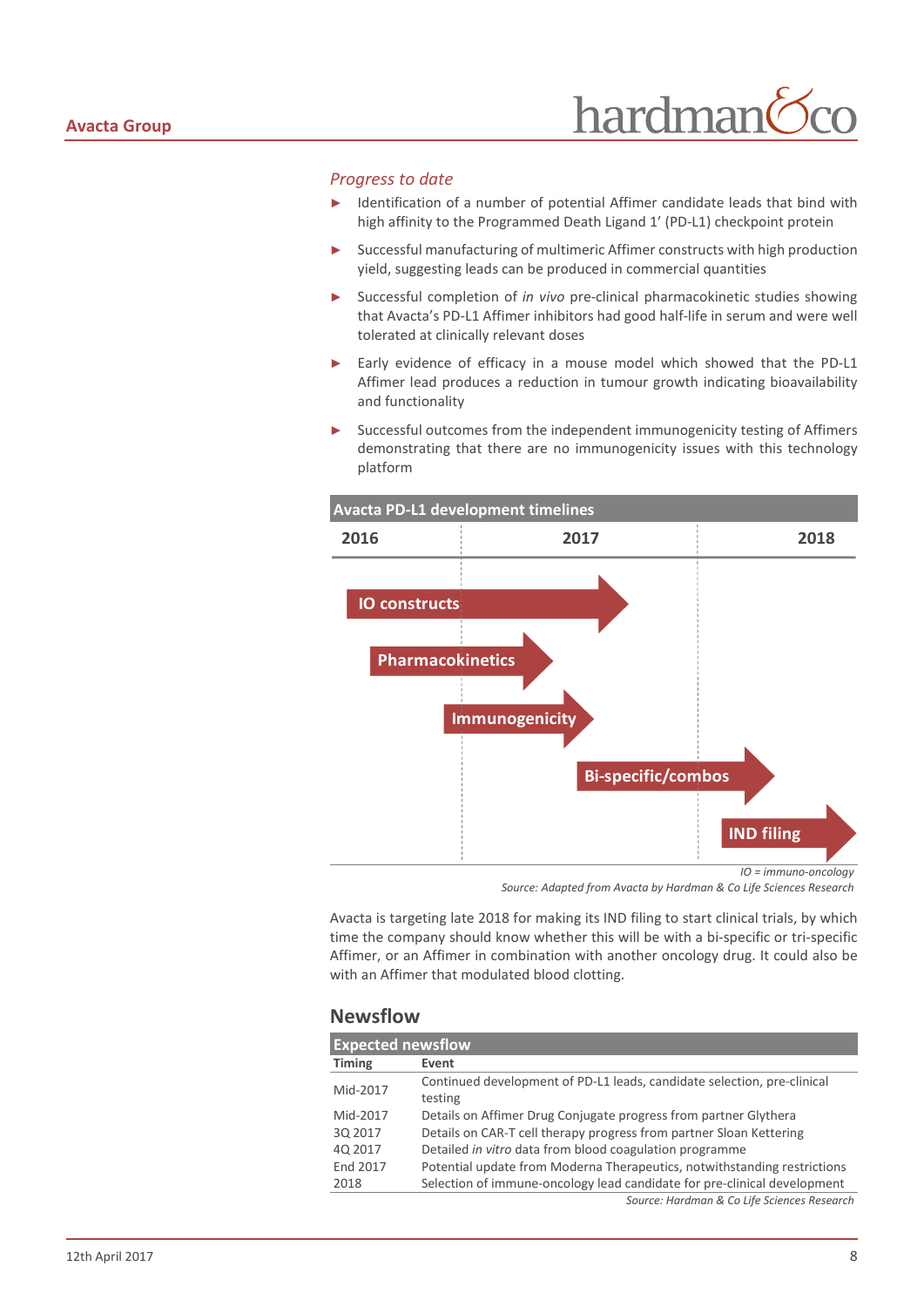# **Financials**

## **Profit & Loss**

- ► **Sales:** Slight rebalancing of the sales following the interim results, with more coming from Animal Health and less from Life Sciences. Overall forecast reduced by £0.15m to £2.85m
- ► **R&D spend:** Care needs to be taken with R&D numbers. The figure reported by the company is for the actual spend on therapeutic Affimers *plus* the amortisation charge. Capitalised R&D on the reagents business is not included in this figure. Our R&D spend is for the actual spend on therapeutics only and excludes the non-cash amortisation charge (figures shown separately in table)
- ► Underlying versus statutory: The differences between the two figures are share based costs (excluded from SG&A) and amortisation costs (excluded from R&D)

| <b>Profit &amp; Loss account</b> |         |         |         |          |           |          |
|----------------------------------|---------|---------|---------|----------|-----------|----------|
| Year end July (£m)               | 2014    | 2015    | 2016    | 2017E    | 2018E     | 2019E    |
| <b>Avacta Life Sciences</b>      | 0.03    | 0.44    | 0.70    | 1.25     | 1.70      | 2.05     |
| Avacta Animal Health             | 1.59    | 1.37    | 1.46    | 1.60     | 1.71      | 1.75     |
| <b>Sales</b>                     | 3.18    | 1.81    | 2.17    | 2.85     | 3.40      | 3.80     |
| COGS                             | $-1.14$ | $-0.53$ | $-0.90$ | $-1.00$  | $-1.10$   | $-1.20$  |
| <b>Gross profit</b>              | 2.04    | 1.29    | 1.27    | 1.85     | 2.30      | 2.60     |
| <b>Gross margin</b>              | 64%     | 71%     | 59%     | 65%      | 68%       | 68%      |
| SG&A                             | $-3.73$ | $-4.11$ | $-5.16$ | $-6.80$  | $-7.35$   | $-7.72$  |
| R&D                              | 0.00    | $-0.03$ | $-0.86$ | $-1.98$  | $-2.43$   | $-2.88$  |
| <b>EBITDA</b>                    | $-1.16$ | $-2.28$ | $-4.15$ | $-5.94$  | $-6.48$   | $-7.00$  |
| Depreciation                     | $-0.36$ | $-0.52$ | $-0.60$ | $-1.00$  | $-1.00$   | $-1.00$  |
| Amortisation                     | $-0.17$ | $-0.06$ | $-0.64$ | $-0.52$  | $-0.57$   | $-0.62$  |
| Licensing/Royalties              | 0.00    | 0.00    | 0.00    | 0.00     | 0.00      | 0.00     |
| <b>Underlying EBIT</b>           | $-1.69$ | $-2.85$ | $-4.75$ | $-6.94$  | $-7.48$   | $-8.00$  |
| Share based costs                | $-0.21$ | $-0.25$ | $-0.27$ | $-0.35$  | $-0.39$   | $-0.43$  |
| <b>Exceptional items</b>         | 0.00    | $-2.41$ | 0.00    | 0.00     | 0.00      | 0.00     |
| <b>Statutory EBIT</b>            | $-2.07$ | $-5.57$ | $-5.66$ | $-7.81$  | $-8.44$   | $-9.05$  |
| Net financials                   | 0.02    | 0.03    | 0.10    | 0.08     | 0.04      | 0.00     |
| U/L Pre-tax profit               | $-1.66$ | $-2.83$ | $-4.65$ | $-6.86$  | $-7.44$   | $-8.00$  |
| Reported pre-tax                 | $-2.04$ | $-5.54$ | $-5.57$ | $-7.73$  | $-8.40$   | $-9.05$  |
| Tax payable/credit               | 0.55    | 0.65    | 0.92    | 0.87     | 0.99      | 1.11     |
| Tax rate                         | $-27%$  | $-12%$  | $-16%$  | $-11%$   | $-12%$    | $-12%$   |
| <b>Underlying net income</b>     | $-1.11$ | $-2.18$ | $-3.73$ | $-5.99$  | $-6.46$   | $-6.90$  |
| Statutory net income             | $-1.49$ | $-4.89$ | $-4.65$ | $-6.86$  | $-7.41$   | $-7.94$  |
|                                  |         |         |         |          |           |          |
| Ordinary shares (m):             |         |         |         |          |           |          |
| Period-end                       | 49.68   | 49.80   | 68.38   | 68.48    | 68.58     | 68.68    |
| Weighted average                 | 41.82   | 49.73   | 67.71   | 68.43    | 68.53     | 68.63    |
| Fully diluted                    | 39.95   | 42.85   | 51.91   | 70.39    | 71.10     | 71.20    |
| <b>Underlying Basic EPS (p)</b>  | $-2.66$ | $-4.38$ | $-5.51$ | $-8.75$  | $-9.42$   | $-10.05$ |
| Statutory Basic EPS (p)          | $-3.57$ | $-9.84$ | $-6.86$ | $-10.02$ | $-10.82$  | $-11.57$ |
| U/I Fully-diluted EPS (p)        | $-2.60$ | $-4.20$ | $-5.30$ | $-8.42$  | $-9.07$   | $-9.67$  |
| Stat. Fully-diluted EPS (p)      | $-3.48$ | $-9.43$ | $-6.60$ | $-9.64$  | $-10.41$  | $-11.14$ |
| DPS (p)                          | 0.00    | 0.00    | 0.00    | 0.00     | 0.00      | 0.00     |
|                                  |         |         |         |          | 0.0115.01 |          |

*Source: Hardman & Co Life Sciences Research*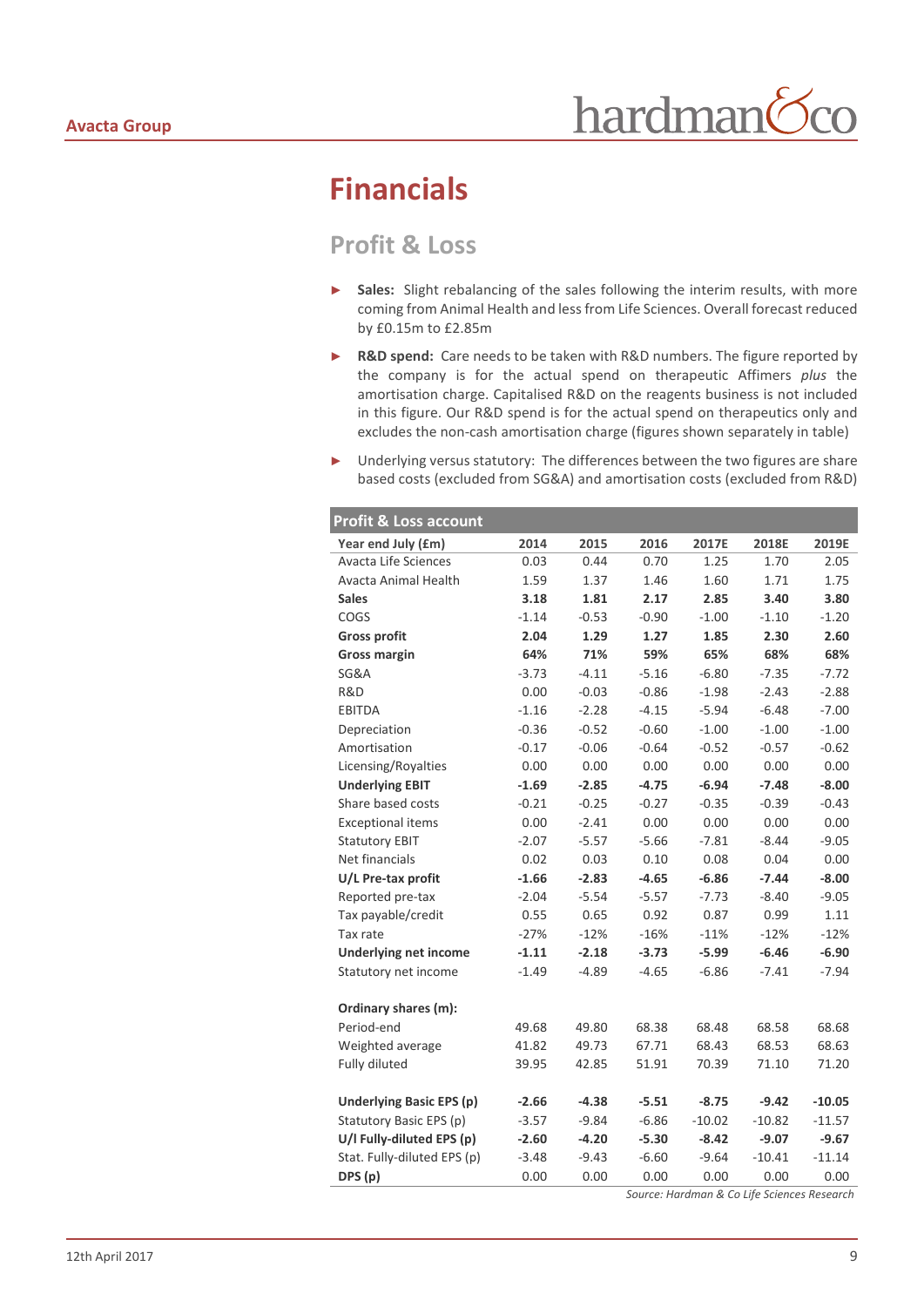## **Balance sheet**

- ► **Net cash** Avacta had £16.1m of cash and deposits on its balance sheet at 31st January 2017, and no debt. This was about £0.6m higher than forecast
- ► **Tax credit** The tax credit in relation to R&D spend on the balance sheet at the end of July was £1.42m, of which £0.72m has been paid and a further £0.3m has been accrued on current spend
- ► **Cash balance** Based on current forecasts, and in the absence of any up-fronts associated with licensing deals, our forecasts suggest that Avacta will have £12.3m of cash at the end of fiscal 2017 which will be sufficient until at least the end of fiscal 2018

| <b>Balance sheet</b>        |         |         |         |         |                                             |         |
|-----------------------------|---------|---------|---------|---------|---------------------------------------------|---------|
| @31 <sup>st</sup> July (£m) | 2014    | 2015    | 2016    | 2017E   | 2018E                                       | 2019E   |
| Shareholders' funds         | 28.84   | 19.13   | 35.86   | 29.00   | 21.59                                       | 13.65   |
| Cumulated goodwill          | 0.00    | 0.00    | 0.00    | 0.00    | 0.00                                        | 0.00    |
| Total equity                | 28.84   | 19.13   | 35.86   | 29.00   | 21.59                                       | 13.65   |
|                             |         |         |         |         |                                             |         |
| Share capital               | 5.05    | 5.06    | 6.92    | 6.92    | 6.92                                        | 6.92    |
| Reserves                    | 23.79   | 14.08   | 28.94   | 22.08   | 14.67                                       | 6.73    |
| Provisions/liabilities      | 0.82    | 0.86    | 0.34    | 0.34    | 0.34                                        | 0.34    |
| Deferred tax                | 0.00    | 0.00    | 0.00    | 0.00    | 0.00                                        | 0.00    |
| Long-term loans             | 0.00    | 0.00    | 0.00    | 0.00    | 0.00                                        | 0.00    |
| Short-term loans            | 0.00    | 0.00    | 0.00    | 0.00    | 0.00                                        | 0.00    |
| less: Cash                  | 11.48   | 7.33    | 9.52    | 2.26    | 4.01                                        | $-4.86$ |
| less: Deposits              | 0.00    | 0.00    | 10.00   | 10.00   | 0.00                                        | 0.00    |
| <b>Invested capital</b>     | 18.18   | 12.67   | 16.68   | 17.08   | 17.92                                       | 18.84   |
|                             |         |         |         |         |                                             |         |
| <b>Fixed assets</b>         | 1.40    | 1.55    | 3.74    | 3.68    | 3.44                                        | 3.31    |
| Intangible assets           | 16.29   | 10.36   | 11.48   | 13.28   | 15.13                                       | 17.05   |
| Inventories                 | 0.47    | 0.33    | 0.27    | 0.35    | 0.42                                        | 0.47    |
| Trade debtors               | 0.47    | 0.21    | 0.16    | 0.16    | 0.16                                        | 0.16    |
| Other debtors               | 0.51    | 0.55    | 0.97    | 1.27    | 1.52                                        | 1.70    |
| Tax liability/credit        | 0.43    | 1.07    | 1.42    | 0.87    | 0.99                                        | 1.11    |
| <b>Trade creditors</b>      | $-0.98$ | $-0.66$ | $-0.40$ | $-0.40$ | $-0.40$                                     | $-0.40$ |
| Other creditors             | $-0.42$ | $-0.74$ | $-0.95$ | $-2.13$ | $-3.33$                                     | $-4.55$ |
| Debtors less creditors      | 0.02    | 0.43    | 1.19    | $-0.23$ | $-1.07$                                     | $-1.99$ |
| <b>Invested capital</b>     | 18.18   | 12.67   | 16.68   | 17.08   | 17.92                                       | 18.84   |
|                             |         |         |         |         |                                             |         |
| Net cash/(debt)             | 11.48   | 7.33    | 19.52   | 12.26   | 4.01                                        | $-4.86$ |
|                             |         |         |         |         | Source: Hardman & Co Life Sciences Research |         |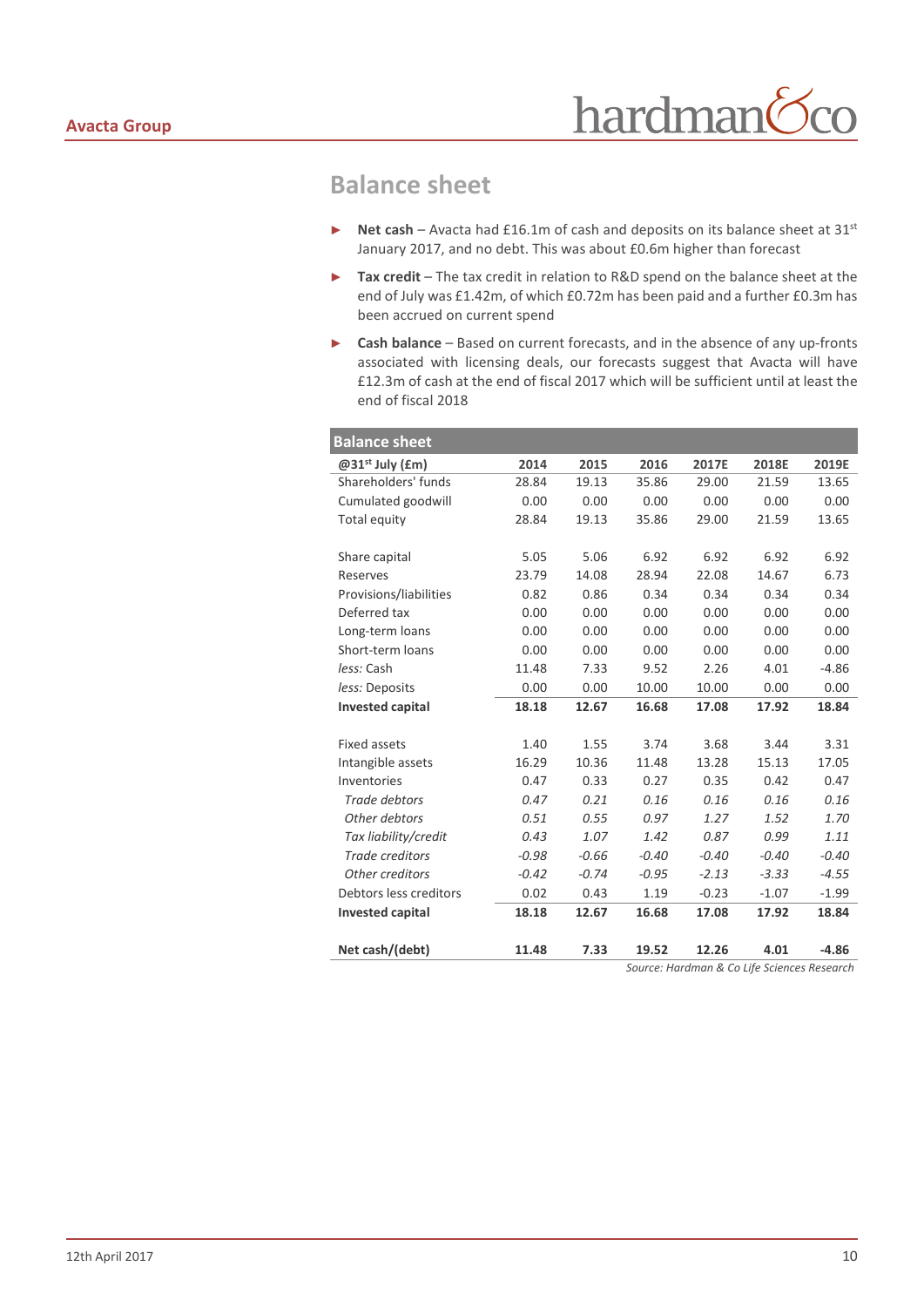## **Cashflow**

- ► **1H'17 cashflow** Operating cashflow was largely as forecast, the tax credit boosting period end cash balances
- ► **Cap-ex** Investment has returned to normalised levels following the fitting out of the new facilities at Wetherby and Cambridge
- ► **Tax received** Out of the £1.42m in the balance sheet, £0.72m was received early in the reporting period. A further receipt of £0.8-0.9m is anticipated before the end of July
- ► **Cash balance** –Forecasts suggest that Avacta has sufficient cash until at least the end of fiscal 2018 excluding any up-fronts from licensing deals

| <b>Cashflow</b>                      |         |         |         |         |         |         |
|--------------------------------------|---------|---------|---------|---------|---------|---------|
| Year end July (£m)                   | 2014    | 2015    | 2016    | 2017E   | 2018E   | 2019E   |
| <b>Trading profit</b>                | $-1.69$ | $-2.85$ | $-4.75$ | $-6.94$ | $-7.48$ | $-8.00$ |
| Depreciation                         | 0.36    | 0.52    | 0.60    | 1.00    | 1.00    | 1.00    |
| Amortisation                         | 0.17    | 0.06    | 0.64    | 0.52    | 0.57    | 0.62    |
| <i><u><b>Inventories</b></u></i>     | $-0.09$ | $-0.21$ | 0.07    | $-0.09$ | $-0.07$ | $-0.05$ |
| Receivables                          | 0.10    | 0.20    | $-0.36$ | 0.00    | 0.00    | 0.00    |
| Payables                             | 0.04    | 0.06    | $-0.08$ | 0.00    | 0.00    | 0.00    |
| Change in working capital            | 0.05    | 0.04    | $-0.38$ | $-0.09$ | $-0.07$ | $-0.05$ |
| Exceptionals/provisions              | 0.00    | 0.00    | $-0.44$ | 0.00    | 0.00    | 0.00    |
| Other                                | 0.04    | $-0.29$ | 0.00    | 0.00    | 0.00    | 0.00    |
| Company op cashflow                  | $-1.24$ | $-2.55$ | $-4.90$ | $-6.02$ | $-6.55$ | $-7.05$ |
| Net interest                         | 0.02    | 0.03    | 0.10    | 0.08    | 0.04    | 0.00    |
| Tax paid/received                    | 0.42    | 0.01    | 0.57    | 1.42    | 0.87    | 0.99    |
| Operational cashflow                 | $-0.80$ | $-2.52$ | $-4.23$ | $-4.52$ | $-5.64$ | $-6.07$ |
| Capital expenditure                  | $-0.92$ | $-0.81$ | $-2.86$ | $-0.94$ | $-0.76$ | $-0.87$ |
| Capitalised R&D                      | $-1.86$ | $-3.06$ | $-1.76$ | $-1.80$ | $-1.85$ | $-1.93$ |
| Sale of fixed assets                 | 0.00    | 0.00    | 0.00    | 0.00    | 0.00    | 0.00    |
| <b>Free cashflow</b>                 | $-3.58$ | $-6.38$ | $-8.86$ | $-7.27$ | $-8.25$ | $-8.86$ |
| <b>Dividends</b>                     | 0.00    | 0.00    | 0.00    | 0.00    | 0.00    | 0.00    |
| Acquisitions                         | $-0.06$ | 0.00    | 0.00    | 0.00    | 0.00    | 0.00    |
| <b>Disposals</b>                     | 0.00    | 2.21    | 0.00    | 0.00    | 0.00    | 0.00    |
| <b>Cashflow after invests.</b>       | $-3.64$ | $-4.17$ | $-8.86$ | $-7.27$ | $-8.25$ | $-8.86$ |
| Share repurchases                    | 0.00    | 0.00    | 0.00    | 0.00    | 0.00    | 0.00    |
| Share issues                         | 14.54   | 0.02    | 21.05   | 0.00    | 0.00    | 0.00    |
| Cash/(debt) acquired                 | 0.00    | 0.00    | 0.00    | 0.00    | 0.00    | 0.00    |
| Change in net debt                   | 10.90   | $-4.15$ | 12.19   | $-7.27$ | $-8.25$ | $-8.86$ |
| Hardman FCF/share (p)                | $-1.9$  | $-5.1$  | $-6.3$  | $-6.6$  | $-8.2$  | $-8.8$  |
|                                      | 0.58    | 11.48   | 7.33    | 19.52   | 12.26   | 4.01    |
| Opening net cash<br>Closing net cash | 11.48   | 7.33    | 19.52   | 12.26   | 4.01    | $-4.86$ |
|                                      |         |         |         |         |         |         |

*Source: Hardman & Co Life Sciences Research*